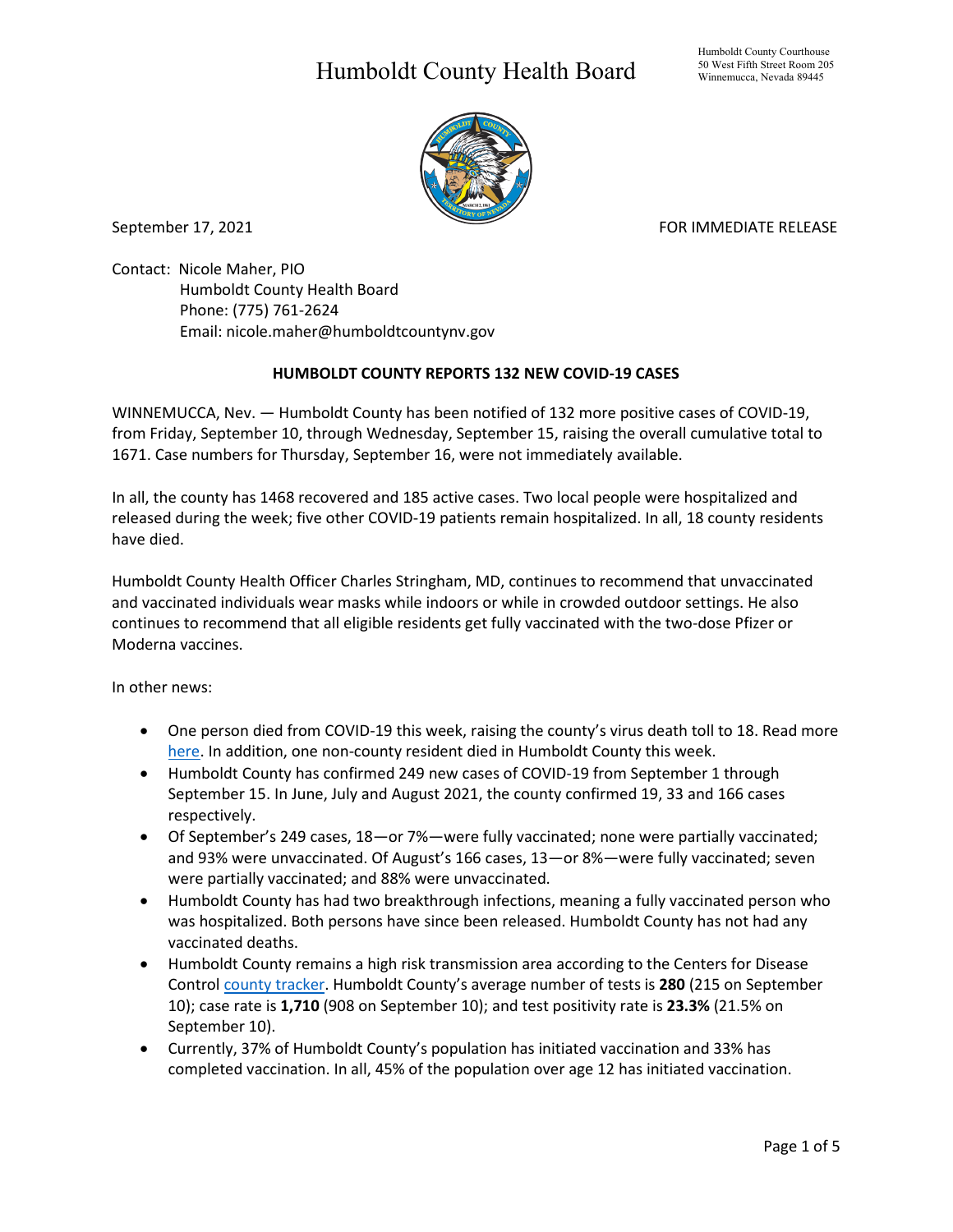- People who are immunocompromised can now receive a third dose of the Pfizer or Moderna vaccines by calling Humboldt County Community Health at (775) 623-6575. The Walmart and Ridley's pharmacies are also offering third doses for immunocompromised persons during regular business hours; no appointment is needed.
- Humboldt County Community Health has announced the annual [Drive-Thru Flu POD](https://www.humboldtcountynv.gov/DocumentCenter/View/5644/All-Humboldt-County-Residents-Encouraged-to-Participate-in-Drive-Thru-Flu-Shot-Clinic0821) for 4 p.m. to 8 p.m. Wednesday, September 29. Flu vaccines are also available at the Walmart Pharmacy during regular business hours; no appointment is necessary.

Based on available information, close contacts of the newest Humboldt County cases are being notified and are following self-isolation procedures to prevent community spread of the virus.

| Case # | <b>Gender</b> | <b>Age Range</b> | <b>Contact</b>      | <b>Status</b>         |
|--------|---------------|------------------|---------------------|-----------------------|
| 1540   | Man           | 30 <sub>s</sub>  | Under investigation | Self-isolating        |
| 1541   | Male          | Child            | Under investigation | Self-isolating        |
| 1542   | Man           | 40s              | Under investigation | Self-isolating        |
| 1543   | Man           | 20s              | Under investigation | Self-isolating        |
| 1544   | Female        | Child            | Under investigation | Self-isolating        |
| 1545   | Man           | 60s              | Under investigation | *Past Hospitalization |
| 1546   | Woman         | 30 <sub>s</sub>  | Under investigation | Self-isolating        |
| 1547   | Female        | Child            | Under investigation | Self-isolating        |
| 1548   | Female        | Teen             | Under investigation | Self-isolating        |
| 1549   | Man           | 50s              | Under investigation | Self-isolating        |
| 1550   | Man           | 30 <sub>s</sub>  | Under Investigation | Self-isolating        |
| 1551   | Woman         | 30 <sub>s</sub>  | Under investigation | Self-isolating        |
| 1552   | Man           | 60s              | Under investigation | *Past Hospitalization |
| 1553   | Woman         | 50s              | Under investigation | Self-isolating        |
| 1554   | Man           | 50s              | Under investigation | Self-isolating        |
| 1555   | Woman         | 40s              | Under investigation | Self-isolating        |
| 1556   | Man           | 20s              | Under investigation | Self-isolating        |
| 1557   | Man           | 50s              | Under investigation | Self-isolating        |
| 1558   | Male          | Child            | Under investigation | Self-isolating        |
| 1559   | Woman         | 40s              | Under investigation | Self-isolating        |
| 1560   | Man           | 40s              | Under investigation | Self-isolating        |
| 1561   | Man           | 50s              | Under investigation | Self-isolating        |
| 1562   | Man           | 40s              | Under investigation | Self-isolating        |
| 1563   | Female        | Teen             | Under investigation | Self-isolating        |
| 1564   | Male          | Teen             | Under investigation | Self-isolating        |
| 1565   | Female        | Teen             | Under investigation | Self-isolating        |
| 1566   | Male          | Teen             | Under investigation | Self-isolating        |
| 1567   | Man           | 30 <sub>s</sub>  | Under investigation | Self-isolating        |
| 1568   | Woman         | 40s              | Under investigation | Self-isolating        |
| 1569   | Woman         | 40s              | Under investigation | Self-isolating        |
| 1570   | Male          | Child            | Under investigation | Self-isolating        |
| 1571   | Male          | Teen             | Under investigation | Self-isolating        |

Brief summary information of Humboldt County's latest cases follows: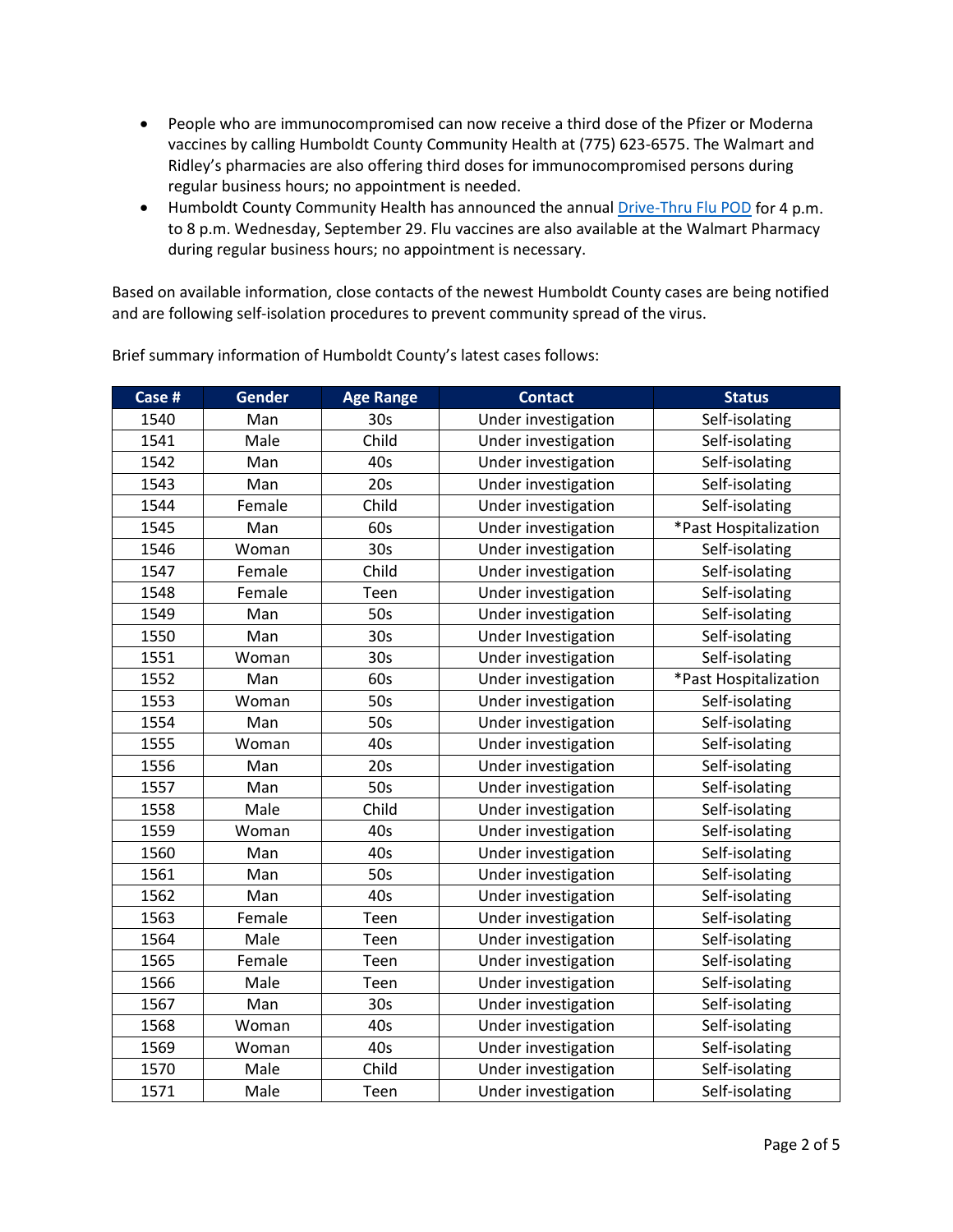| Case # | <b>Gender</b> | <b>Age Range</b> | <b>Contact</b>      | <b>Status</b>  |
|--------|---------------|------------------|---------------------|----------------|
| 1572   | Man           | 20s              | Under investigation | Self-isolating |
| 1573   | Female        | Teen             | Under investigation | Self-isolating |
| 1574   | Female        | Child            | Under investigation | Recovered      |
| 1575   | Male          | Child            | Under investigation | Recovered      |
| 1576   | Male          | Teen             | Under investigation | Self-isolating |
| 1577   | Woman         | 30 <sub>s</sub>  | Under investigation | Self-isolating |
| 1578   | Man           | 30 <sub>s</sub>  | Under investigation | Self-isolating |
| 1579   | Man           | 50s              | Under investigation | Self-isolating |
| 1580   | Man           | 40s              | Under investigation | Self-isolating |
| 1581   | Woman         | 40s              | Under investigation | Self-isolating |
| 1582   | Man           | 70s              | Under investigation | Self-isolating |
| 1583   | Woman         | 60s              | Under investigation | Self-isolating |
| 1584   | Man           | 60s              | Under investigation | Self-isolating |
| 1585   | Man           | 60s              | Under investigation | Self-isolating |
| 1586   | Woman         | 50s              | Under investigation | Hospitalized   |
| 1587   | Woman         | 30s              | Under investigation | Self-isolating |
| 1588   | Female        | Teen             | Under investigation | Self-isolating |
| 1589   | Female        | Child            | Under investigation | Self-isolating |
| 1590   | Female        | Child            | Under investigation | Self-isolating |
| 1591   | Female        | Teen             | Under investigation | Self-isolating |
| 1592   | Male          | Teen             | Under investigation | Self-isolating |
| 1593   | Woman         | 20s              | Under investigation | Self-isolating |
| 1594   | Man           | 20s              | Under investigation | Self-isolating |
| 1595   | Man           | 30 <sub>s</sub>  | Under investigation | Self-isolating |
| 1596   | Man           | 70s              | Under investigation | Self-isolating |
| 1597   | Male          | Teen             | Under investigation | Self-isolating |
| 1598   | Man           | 60s              | Under investigation | Self-isolating |
| 1599   | Woman         | 30 <sub>s</sub>  | Under investigation | Self-isolating |
| 1600   | Woman         | 30 <sub>s</sub>  | Under investigation | Self-isolating |
| 1601   | Man           | 40s              | Under investigation | Self-isolating |
| 1602   | Male          | Teen             | Under investigation | Self-isolating |
| 1603   | Woman         | 20s              | Under investigation | Self-isolating |
| 1604   | Man           | 40s              | Under investigation | Self-isolating |
| 1605   | Man           | 30 <sub>s</sub>  | Under investigation | Self-isolating |
| 1606   | Male          | Child            | Under investigation | Self-isolating |
| 1607   | Woman         | 40s              | Under investigation | Self-isolating |
| 1608   | Man           | 50s              | Under investigation | Self-isolating |
| 1609   | Woman         | 40s              | Under investigation | Self-isolating |
| 1610   | Female        | Teen             | Under investigation | Self-isolating |
| 1611   | Female        | Teen             | Under investigation | Self-isolating |
| 1612   | Man           | 70s              | Under investigation | Self-isolating |
| 1613   | Woman         | 20s              | Under investigation | Self-isolating |
| 1614   | Female        | Teen             | Under investigation | Self-isolating |
| 1615   | Man           | 20s              | Under investigation | Self-isolating |
| 1616   | Male          | Teen             | Under investigation | Self-isolating |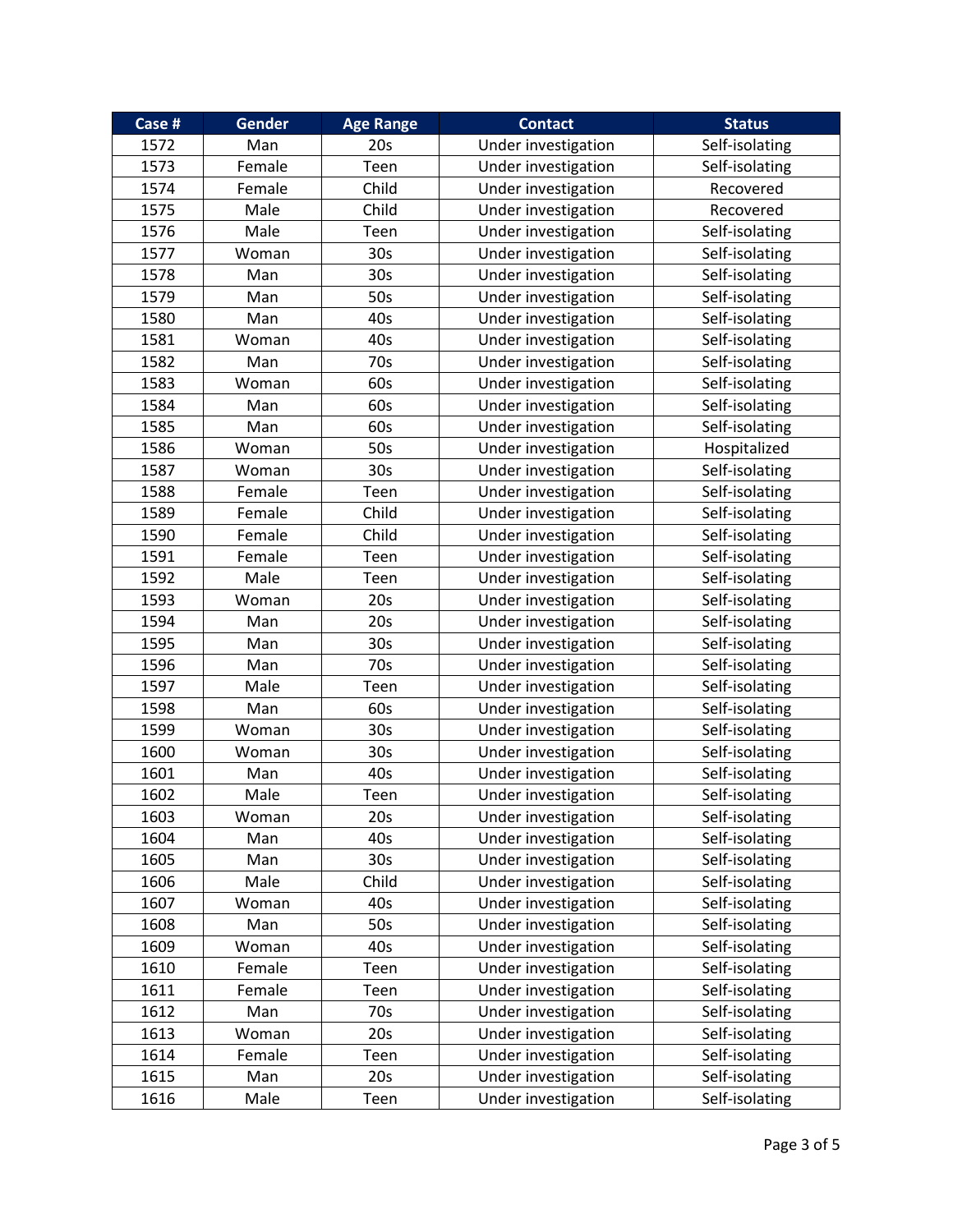| Case # | <b>Gender</b> | <b>Age Range</b> | <b>Contact</b>      | <b>Status</b>  |
|--------|---------------|------------------|---------------------|----------------|
| 1617   | Male          | Teen             | Under investigation | Self-isolating |
| 1618   | Woman         | 30 <sub>s</sub>  | Under investigation | Self-isolating |
| 1619   | Woman         | 80s              | Under investigation | Hospitalized   |
| 1620   | Man           | 30 <sub>s</sub>  | Under investigation | Hospitalized   |
| 1621   | Woman         | 50s              | Under investigation | Self-isolating |
| 1622   | Woman         | 30 <sub>s</sub>  | Under investigation | Self-isolating |
| 1623   | Woman         | 30 <sub>s</sub>  | Under investigation | Self-isolating |
| 1624   | Female        | Teen             | Under investigation | Self-isolating |
| 1625   | Man           | 50s              | Under investigation | Self-isolating |
| 1626   | Female        | Teen             | Under investigation | Self-isolating |
| 1627   | Woman         | 20s              | Under investigation | Self-isolating |
| 1628   | Woman         | 70s              | Under investigation | Self-isolating |
| 1629   | Man           | 80s              | Under investigation | Hospitalized   |
| 1630   | Man           | 30 <sub>s</sub>  | Under investigation | Self-isolating |
| 1631   | Man           | 20s              | Under investigation | Self-isolating |
| 1632   | Woman         | 20s              | Under investigation | Self-isolating |
| 1633   | Man           | 60s              | Under investigation | Self-isolating |
| 1634   | Man           | 50s              | Under investigation | Self-isolating |
| 1635   | Man           | 30 <sub>s</sub>  | Under investigation | Self-isolating |
| 1636   | Woman         | 40s              | Under investigation | Self-isolating |
| 1637   | Woman         | 20s              | Under investigation | Self-isolating |
| 1638   | Woman         | 40s              | Under investigation | Self-isolating |
| 1639   | Man           | 60s              | Under investigation | Self-isolating |
| 1640   | Male          | Teen             | Under investigation | Self-isolating |
| 1641   | Man           | 40s              | Under investigation | Self-isolating |
| 1642   | Man           | 40s              | Under investigation | Self-isolating |
| 1643   | Woman         | 60s              | Under investigation | Self-isolating |
| 1644   | Male          | Teen             | Under investigation | Self-isolating |
| 1645   | Man           | 40s              | Under investigation | Self-isolating |
| 1646   | Man           | 40s              | Under investigation | Self-isolating |
| 1647   | Woman         | 60s              | Under investigation | Self-isolating |
| 1648   | Woman         | 70s              | Under investigation | Self-isolating |
| 1649   | Woman         | 40s              | Under investigation | Self-isolating |
| 1650   | Woman         | 20s              | Under investigation | Self-isolating |
| 1651   | Woman         | 70s              | Under investigation | Self-isolating |
| 1652   | Female        | Child            | Under investigation | Self-isolating |
| 1653   | Male          | Child            | Under investigation | Self-isolating |
| 1654   | Woman         | 50s              | Under investigation | Self-isolating |
| 1655   | Male          | Child            | Under investigation | Self-isolating |
| 1656   | Man           | 50s              | Under investigation | Hospitalized   |
| 1657   | Man           | 50s              | Under investigation | Self-isolating |
| 1658   | Man           | 20s              | Under investigation | Self-isolating |
| 1659   | Man           | 50s              | Under investigation | Self-isolating |
| 1660   | Woman         | 20s              | Under investigation | Self-isolating |
| 1661   | Man           | 80s              | Under investigation | Self-isolating |